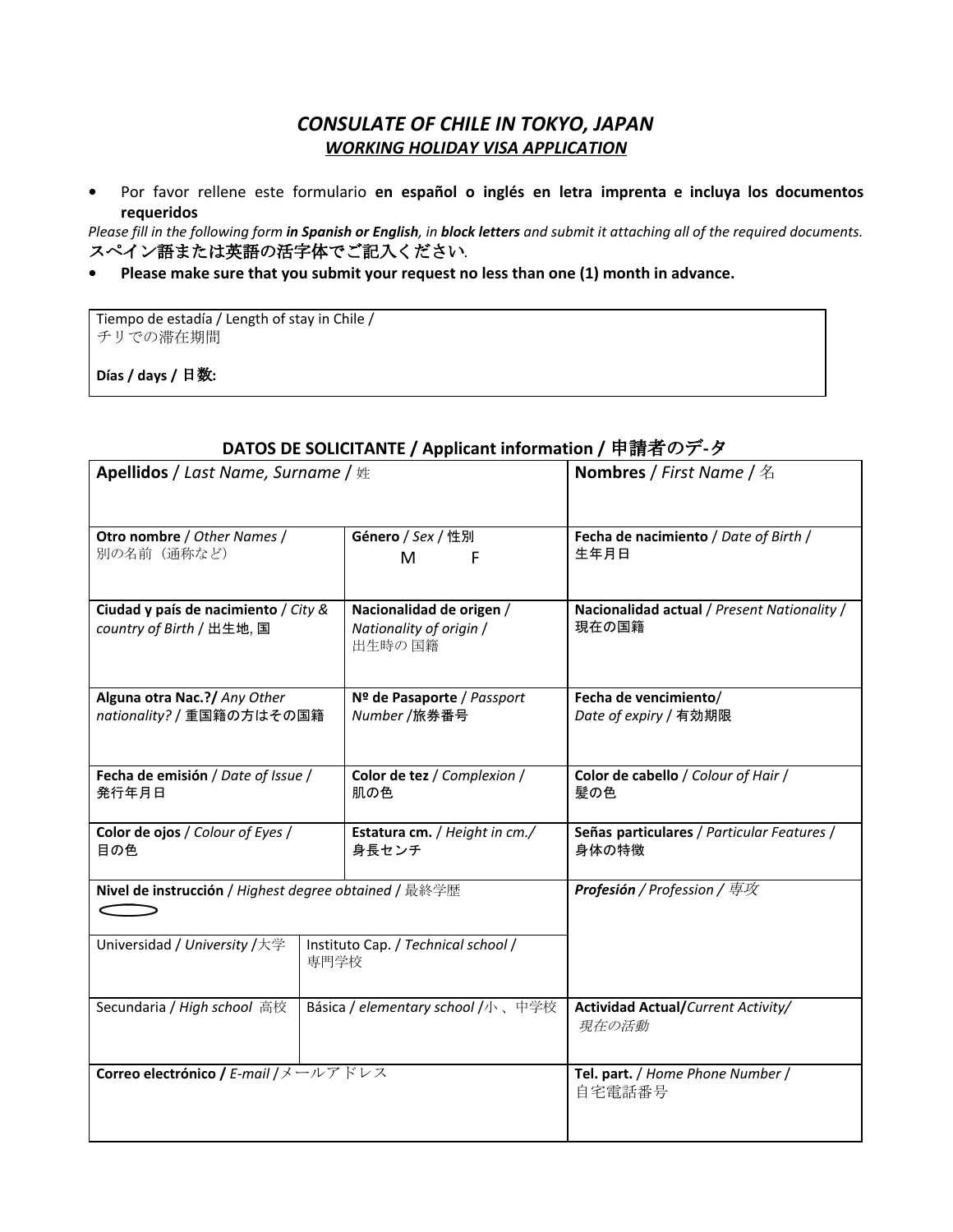| <b>Teléfono Celular</b> / Mobile Phone Number / 携帯電話番号                                 | <b>Código postal /</b> postal code/ 郵便番号              |  |  |  |
|----------------------------------------------------------------------------------------|-------------------------------------------------------|--|--|--|
| Dirección particular / Home Address/ 自宅住所                                              |                                                       |  |  |  |
| Empresa donde trabaja o Universidad / Present Employer or University / 勤務先または大学名、      |                                                       |  |  |  |
| N° Teléfono trabajo / Work Phone Number /<br>勤務先電話番号                                   | <b>Dirección trabajo / Work Address /</b> 勤務先住所       |  |  |  |
| <b>Estado civil / Marital Status/戸籍上の身分</b><br>Soltero (Single 独身) Casado (Married 既婚) | Divorciado ( <i>Divorced</i> 離婚 )<br>Viudo (Widow 死別) |  |  |  |

### **Datos de Cónyuge** / Spouse / 配偶者のデ-タ

| <b>Nombres (<i>Name</i></b> / 氏名) | Fecha de nacimiento (date of birth / | Nacionalidad (nationality / 国籍) |
|-----------------------------------|--------------------------------------|---------------------------------|
|                                   | 生年月日)                                |                                 |
|                                   |                                      |                                 |
|                                   |                                      |                                 |

## **Datos de Hijos** (*Children* 子供のデ-タ)

| Nombres (Name / 氏名)                                                                      | Fecha de Nacimiento   | Nacionalidad (Nationality/ 国籍) |  |  |
|------------------------------------------------------------------------------------------|-----------------------|--------------------------------|--|--|
|                                                                                          | (Date of Birth/ 生年月日) |                                |  |  |
|                                                                                          |                       |                                |  |  |
| 2)                                                                                       |                       |                                |  |  |
| 3)                                                                                       |                       |                                |  |  |
|                                                                                          |                       |                                |  |  |
| Dirección particular / Home Address 自宅住所 (If different than the applicant's 申請者と異なる場合のみ) |                       |                                |  |  |
|                                                                                          |                       |                                |  |  |
|                                                                                          |                       |                                |  |  |
|                                                                                          |                       |                                |  |  |

| Datos de: Padre (Father / 父親)                | <b>Madre</b> (Mother / 母親)                 |
|----------------------------------------------|--------------------------------------------|
| Nombre completo ( <i>Full Name</i> / 氏名)     | Nombre de soltera (Full Maiden Name / 氏名)  |
| Nacionalidad ( <i>Nationality</i> / 国籍)      | Nacionalidad ( <i>Nationality</i> / 国籍)    |
| Tel. Particular (Home Phone Number / 自宅電話番号) | If different from the Father's /父親と異なる場合のみ |
| Dirección particular (Home Address / 自宅住所)   |                                            |